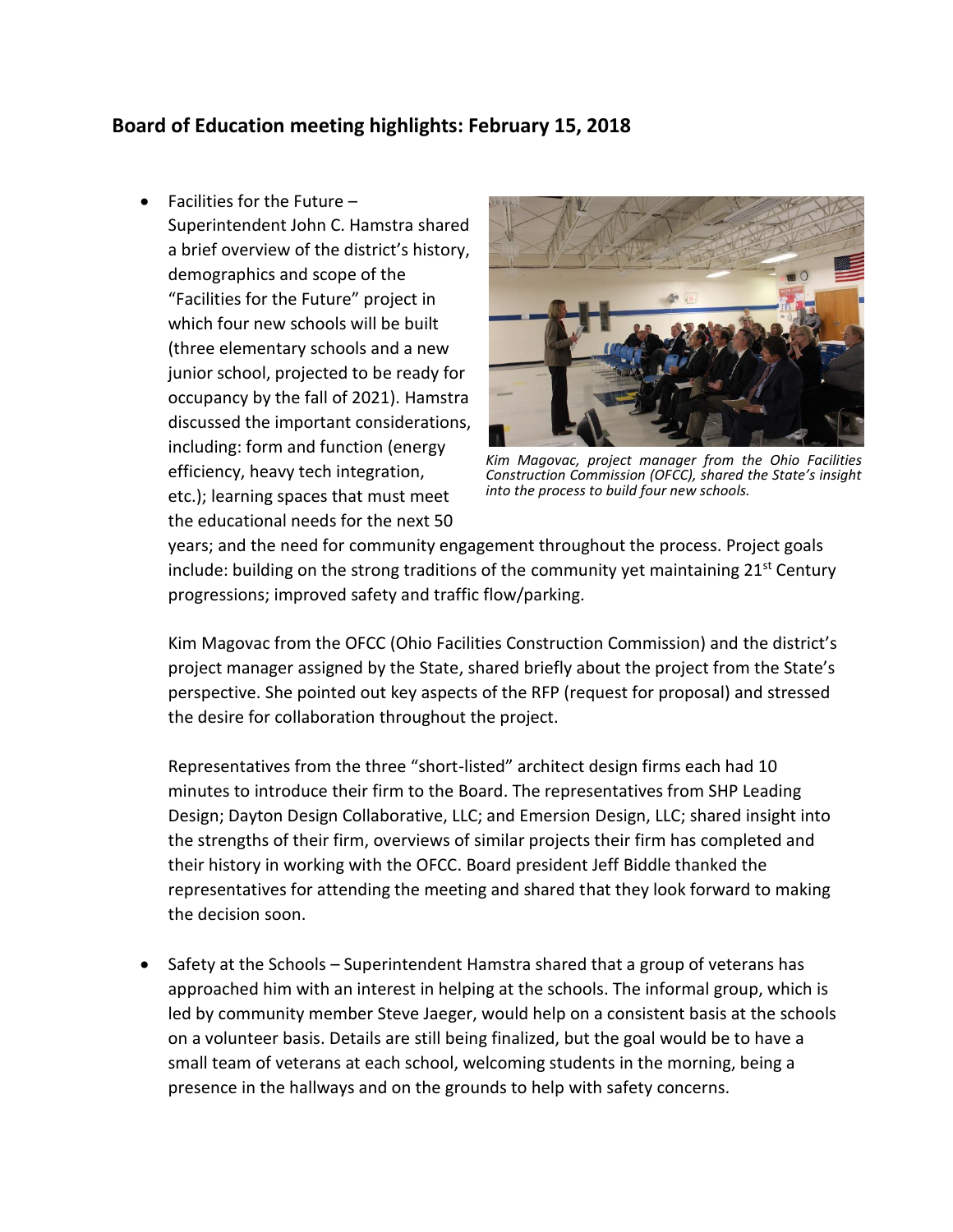• College Credit Plus - Assistant Superintendent Corinne Hays shared the changes from the State of Ohio regarding the College Credit Plus program. Proposed changes were shared with the Board at their January meeting; since then, the State has approved the changes and school districts are now charged with implementing them. Under the new state regulations, SLSD is able to offer four CCP courses (in addition to and separate from the Advanced Placement courses)



*Crosby Elementary students honored at the Feb. 15 Board of Education meeting were (from left) Virginia Cain, Brooke Sebastian and Tori Williams.*

- Crosby Elementary's Students of the Month Congratulations to Tori Williams, Virginia Cain and Brooke Sebastian, Crosby Elementary students who were honored at the Feb. 15 meeting. Tori was recognized for her example of living out the four core values of the district - trust, ownership, leadership and respect - and for her deep understanding of how her efforts can benefit others. Virginia was selected based on her determination, positive outlook, tenacity, and her willingness to learn while Brooke was recognized for her leadership in the classroom and her work as a study buddy, as she helps other students with their learning.
- Board of Education Appreciation month – In observation of "National Board of Education Appreciation Month," Assistant Superintendent Hayes shared with Board members cards written by students, showing gratitude for their effort and service.
- Gifted Policy Assistant Superintendent Hayes shared the finalized policy, which had been updated to include recent State of Ohio changes. About 25% of the



*Board members Mike King and Tricia Evanson look at the cards made by SLSD students as part of National Board of Education Appreciation Month.* 

district's students are considered gifted. The Board voted to accept the revised policy as presented.